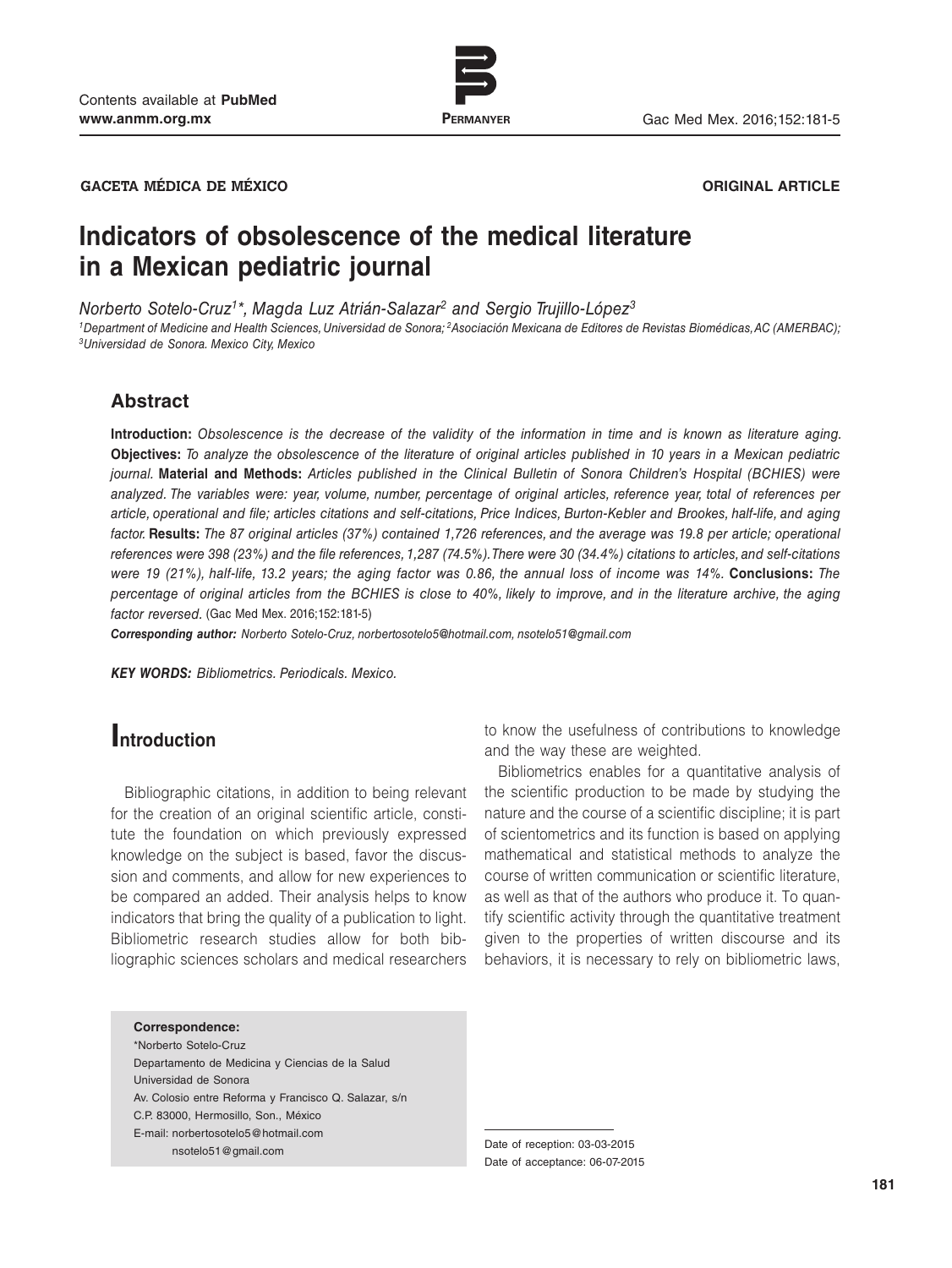which are based on the regular statistical behavior over time. Bibliometric laws can measure the distribution of a given subject and demonstrate the relationship between published works and the author. There are also laws on information growth, on obsolescence and on dispersion, with the latter referring to the study of a given subject and its growth starting from a minor nucleus of journals<sup>1-4</sup>.

There are also bibliometric indicators able to analyze the person who publishes, his/her productivity, citations, the contents of his/her contributions and his/her methodological processes. These indicators, which are an instrument to measure publications, allow analyzing the impact of a scientific work, or any other type of work, depending on the quoted literature; they can determine the growth of any area of knowledge, considering the quality and quantity of published works, research centers, impact and citations<sup>4-7</sup>.

The study of obsolescence or aging of scientific literature can be classified into diachronic or synchronic. It is diachronic when the resulting value between the year of publication of the documents and the median of received citations is calculated (the median is the year during which 50% of received citations is accumulated); its direction in time is prospective. In the synchronic study, the mean age of the references made in a group of documents published in a particular year is determined; it is the most common measurement and its direction in time is retrospective<sup>1-5</sup>.

Publication analysis constitutes a very important process of bibliometric research, since it is a tool that allows for quality to be qualified according to the way knowledge is structured and the impact it has on specific areas. In this regard, there are two types of indicators: activity indicators and impact indicators of a publication. Activity indicators visualize different aspects, such as the real status of a journal in the scientific setting; they look into the number, periodicity, distribution, collaboration, dispersion, obsolescence. Impact indicators are usually based on the number of times an article is cited; the most widely known is the impact factor (IF), although actually it doesn't measure the prestige of the journals where the citation occurs, but the number of times it is cited in a given period (2 years). A large part of Mexican scientific journals have no IF; in fact, almost everyone is included in group 1 of the Quantitative Classification of Scientific Journals of the Ministry of Health, which only requires for them to be registered in one of 19 bibliographic indices $8,9$ . Under this circumstances, obsolescence bibliometric indicators become important: Burton-Kebler half-life or semi-period, Brookes aging factor,

the age of operative and file references, the Price index and self-citation index<sup>1,2,4</sup>.

In medical journals, it is highly infrequent finding manuscripts related to bibliometric research works, but it is possible to find some $8,10,11$ . The purpose of this review is to analyze obsolescence in the bibliography of original articles published in the last 10 years in a Mexican pediatric journal of northwestern Mexico, as well as to explore indicators that might inform us on the quality of this publication.

# **Material and methods**

A diachronic and synchronic study was conducted, with literature obsolescence indices of medical publishing material, where original articles published within a 10-year period (from January 2004 to December 2013) in the Clinical Bulletin of the State of Sonora Children's Hospital (BCHIES – *Boletín Clínico del Hospital Infantil del Estado de Sonora),* a peer-reviewed Mexican biomedical biannual journal appearing on April and September, indexed to the Artemisa, Latindex, Lilacs, Periódica UNAM, Medigraphic and Imbiomed system, were reviewed. For its selection, consideration was given to the fact that it had been uninterruptedly published since its initiation (1984), that it had an age of 34 years and that it was classified in group 1 of the Quantitative Classification of Scientific Periodical Journals of the Ministry of Health, and indexed in Latindex as a scientific journal in the area of medicine, in pediatrics<sup>9</sup>.

Study variables were the following: publication title, year, volume, number, year of the reference, publishing periodicity, percentage of original articles published, total references per article, elaboration dates, conclusion date or study period of the article published in the references and total citations; additionally, self-citations were reviewed and clinical areas with higher productivity were identified.

To obtain the Price index, the percentage of citations less than 5-year old and older than 5 years was considered. A search was made in Mexican repositories and in scholar Google for articles published the following year or later on the same subject and whether the original article being analyzed was considered among the citations o not and, in case citations were obtained, the type of journal where they were included, if it was national or was included in the CONACYT index of Mexican Journals on Scientific and Technological Research or in the US National Library of Medicine Institute-PubMed. Self-citations of those authors who had subsequently published a work on the same subject in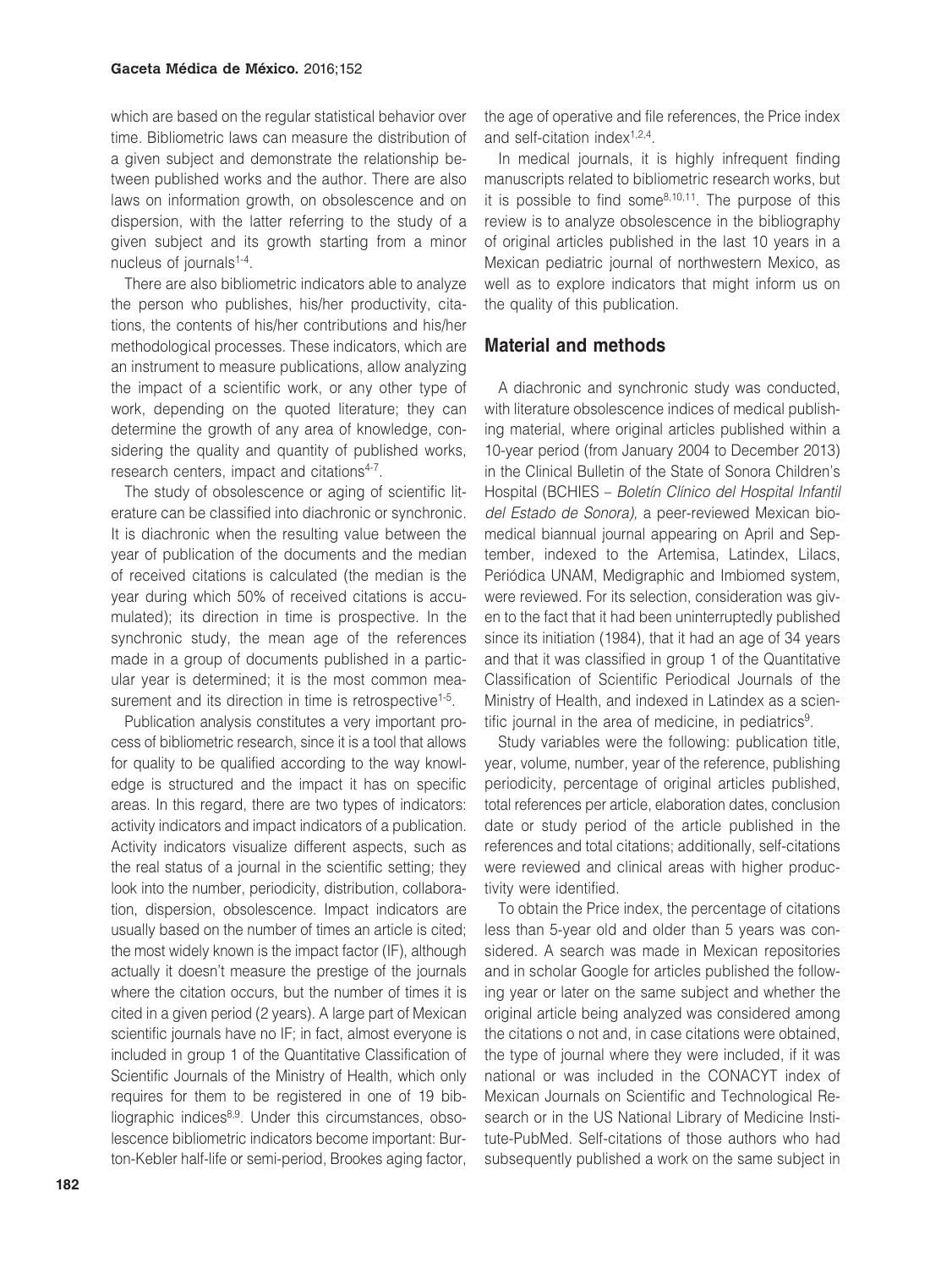**Table 1. BCHIES original articles and bibliographic references annual distribution during the 2004-2013 decade**

| Year  | Number of<br>original<br>articles | Number of<br>references | Number of<br>references/<br>article |
|-------|-----------------------------------|-------------------------|-------------------------------------|
| 2004  | $\overline{7}$                    | 118                     | 16.9                                |
| 2005  | 12                                | 238                     | 19.8                                |
| 2006  | 8                                 | 146                     | 18.25                               |
| 2007  | $\overline{7}$                    | 134                     | 19.14                               |
| 2008  | 10                                | 198                     | 19.8                                |
| 2009  | $\overline{7}$                    | 124                     | 17.7                                |
| 2010  | 12                                | 239                     | 19.9                                |
| 2011  | 4                                 | 126                     | 31.5                                |
| 2012  | 10                                | 198                     | 19.8                                |
| 2013  | 10                                | 205                     | 20.5                                |
| Total | 87                                | 1,726                   | 19.8                                |

other journal were quantified. The data were concentrated in Excel worksheets and expressed in tables for the diachronic and synchronic studies<sup>4-7</sup>.

As for statistical procedures, aging half-life, rate and factor were obtained, and Brookes' method and the Price index were used, with the respective statistical analyses; for the diachronic study, the guidelines of the *Universidad de Granada,* Spain, were used7.

## **Results**

In the 10-year period, 87 original articles were published, which contained 1,726 references, with an average of 19.8 references per article. The proportion of original articles for each printed issue ranged from 21 to 53%, with an average of 37% (Table 1).

In all 10 years, only 6 research works were published 5 years after their conclusion. Operative references, i.e., those less than 5-year old, were 398 (23%); file references, with more than 5 years of age, were the majority: 1,287 (74.5%); in addition, 41 references (0.23%) were found with no data on publication year.

Of the 87 original articles from the period of analysis, 30 were cited (34.4%); out of these, 15 were cited between the first and the fourth year after being published and the other 15, five years later; 3 articles were cited in Mexican journals included in PubMed; in total, the number of self-citations was 19 (21%) (Table 2).

The *Hospital Infantil del Estado de Sonora* clinical departments with higher number of publications in the BCHIES were the following: internal medicine with 23 (26.4%); infectology with 15 (17.2%); surgery with 9 (10.3%); nutrition with 6 (6.8%); and other, with diverse areas such as oncology, epidemiology, obstetrics and gynecology, medical education, emergency medicine and neonatology, with a total of 34 (39.0%).

Table 3 shows the operative and file references, with the Price, Burton-Kebler and Brookes indices, accumulated frequencies, half-life, aging rate and aging factor<sup>7,11-14</sup> of the articles.

# **Discussion**

The analysis of bibliographic citations in journals published in our country might allow us to know indicators that would express the quality of the publication and would provide both bibliometrics processes scholars and physicians interested on diffusing their experiences themselves, with standards to know the usefulness of their contributions to scientific knowledge and the way they are weighted; it would be also useful to the members of editorial boards and to the editors themselves to raise the quality of periodical publications. To that end, one of the initial procedures would be precisely to know the proportion of original articles appearing on each issue of the journal. The criteria employed to assess Mexican biomedical journals that are to be included in the Artemisa database (articles on health information published in Mexico) assign a maximum score of 20 points to journals whose content is comprised by more than 65% of original articles per issue, 10 points if 35-65% of articles are original and 0 points if less than  $35\%$  are<sup>14</sup>. In the present work, the general average of original articles published in 10 years was  $37\%$ ; in a nursing journal, in a 5-year review<sup>11</sup>, the percentage of original articles was 41.6%; in another, in a 4-year evaluation<sup>12</sup>, it was 18%; therefore, according to the above mentioned parameters, the former two would receive counseling to raise the percentage of original articles in their contents and the third one would not be included in the database. It is the duty of the editor and collaborators to try to increase this percentage.

On the other hand, the number of references for each original article is variable, with a maximum of 40 and a minimum of 16 references being recommended, although this is variable, since average records of 25 references are reported per article<sup>5</sup> (in the BCHIES, it was 19.5 per article). Another requirement is that 75% of the article's references must be less than 5 years old, a recommendation that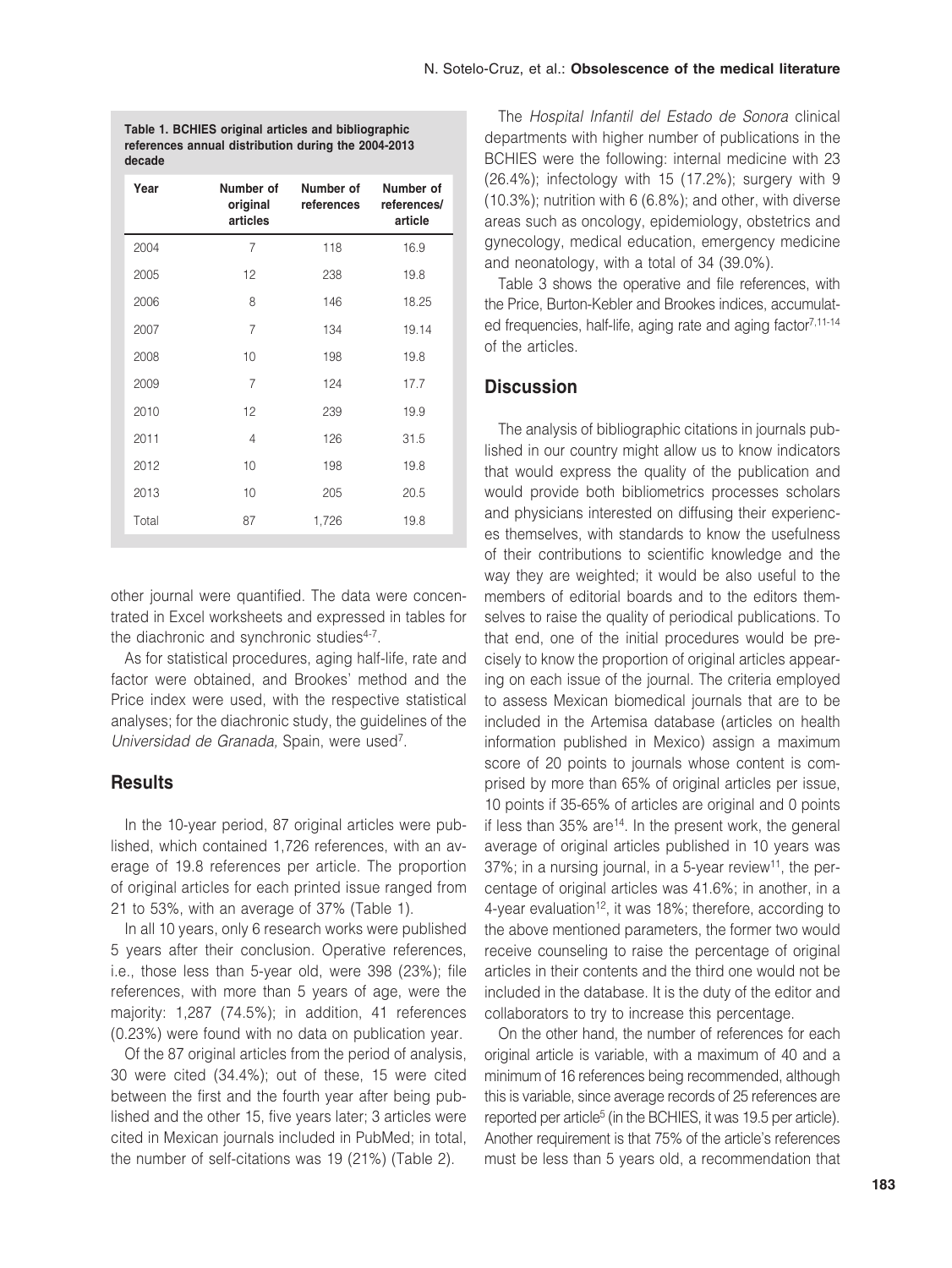| Table 2. Citations obtained by original articles after being published (DCHIES, 2004-2013) |                                |                                                                                                  |                                          |                                                     |  |
|--------------------------------------------------------------------------------------------|--------------------------------|--------------------------------------------------------------------------------------------------|------------------------------------------|-----------------------------------------------------|--|
| Year/<br>publication                                                                       | Number of<br>original articles | Number of original articles with<br>research conclusion year > 5 years<br>before being published | Cited 1-4 years after<br>being published | Cited more than<br>5 years after being<br>published |  |
| 2013                                                                                       | 10                             | $\overline{c}$                                                                                   | $\Omega$                                 | U                                                   |  |
| 2012                                                                                       | 10                             |                                                                                                  | $\overline{c}$                           | O                                                   |  |
| 2011                                                                                       | 4                              | 0                                                                                                | 0                                        | 0                                                   |  |
| 2010                                                                                       | 12                             |                                                                                                  | 3                                        |                                                     |  |
| 2009                                                                                       |                                | $\Omega$                                                                                         | $\Omega$                                 | U                                                   |  |
| 2008                                                                                       | 10                             | 2                                                                                                |                                          | 0                                                   |  |
| 2007                                                                                       |                                | $\Omega$                                                                                         | U                                        | 3                                                   |  |
| 2006                                                                                       | 8                              | $\Omega$                                                                                         | 3                                        | 6                                                   |  |
| 2005                                                                                       | 12                             | 0                                                                                                | 4                                        | 6                                                   |  |
| 2004                                                                                       | 7                              | $\Omega$                                                                                         | $\overline{c}$                           | $\Omega$                                            |  |
| Total                                                                                      | 87                             | 6                                                                                                | 15                                       | 15                                                  |  |

**Table 2. Citations obtained by original articles after being published (BCHIES, 2004-2013)**

**Table 3. Distribution of original articles references by year in the BCHIES during the 2004-2013 decade Year Total references references Operative % File references % References without year % Half-life Aging rate Aging factor** 2013 205 37 18% 164 80% 4 2% 11.03 0.82871187 82.87% 2012 198 36 18% 160 81% 2 1% 7.4 0.76447883 76.45% 2011 126 15 12% 107 85% 4 3% 18.43 0.90083319 90.08% 2010 239 60 25% 168 70% 11 5% 7.64 0.76447833 76.45% 2009 124 12 10% 111 89% 1 0.008% 9.47 0.80773782 80.77% 2008 198 58 29% 136 69% 4 2% 9.31 0.80773782 80.77% 2007 134 26 19% 107 80% 1 1% 8.47 0.78342881 78.34% 2006 146 40 27% 104 71% 2 2% 8.75 0.78829557 78.83% 2005 238 83 35% 151 63% 4 2% 6.5 0.72693197 72.69% 2004 118 34 29% 76 64% 8 7% 7.25 0.748777416 74.88% Total 1,726 401 23% 1,284 74% 41 3% 13.24 0.8604319 86.04%

only will be possible to comply with depending on the subject, since there are areas related to medical sciences that are little explored<sup>1,5,15-20</sup>.

after the investigation was concluded and, out of them, 4 were quoted in the next 1-4 years after being published.

Another factor that may contribute to obsolescence is the publication of articles several years after the research was concluded, which makes sense if in the previous period there hasn't been any contribution on the subject. In the BCHIES, in the 10-year period, there were 6 research works that were published 5 years

There is no defined figure on the number of articles of a journal that should be used as references by other authors, but the higher it is, more quality will it entail for the journal and, of course, it will contribute to the journal's IF. Up to 25% of published articles are known never to be cited, 55% are cited only once and only 1% receives 50 or more citations, and 20% are self-citations<sup>20</sup>. In